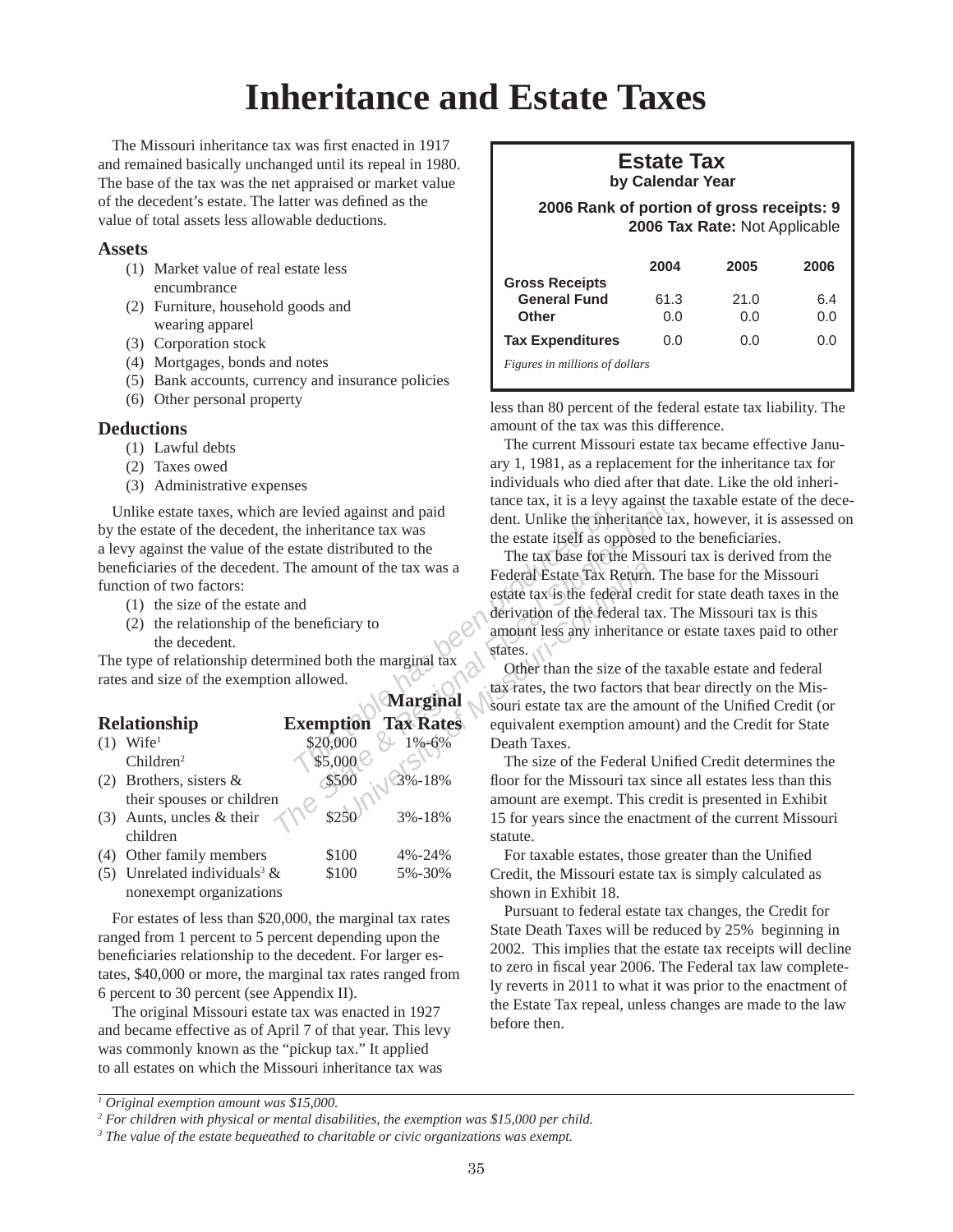

|                       | <b>Exhibit 16</b>                                |
|-----------------------|--------------------------------------------------|
|                       | <b>Federal Unified Credit</b>                    |
| Year of Death<br>1985 | <b>Unified Credit Effective Exe</b><br>\$400,000 |

| <b>Year of Death</b>   | <b>Unified Credit Effective Exemption</b> |
|------------------------|-------------------------------------------|
| 1985                   | \$400,000                                 |
| 1986                   | \$500,000                                 |
| 1987 - 1997            | \$600,000                                 |
| 1998                   | \$625,000                                 |
| 1999                   | \$650,000                                 |
| 2000 - 2001            | \$675,000                                 |
| 2002 - 2003            | \$1,000,000                               |
| 2004                   | \$1,500,000                               |
| 2005                   | \$1,500,000                               |
| 2006                   | \$2,000,000                               |
| 2007                   | \$2,000,000                               |
| 2008                   | \$2,000,000                               |
| 2009                   | \$3,500,000                               |
| 2010 - Tax is Repealed | 0 (taxes fully repealed)                  |
| 2011                   | \$1,000,000 (old rules restored)          |